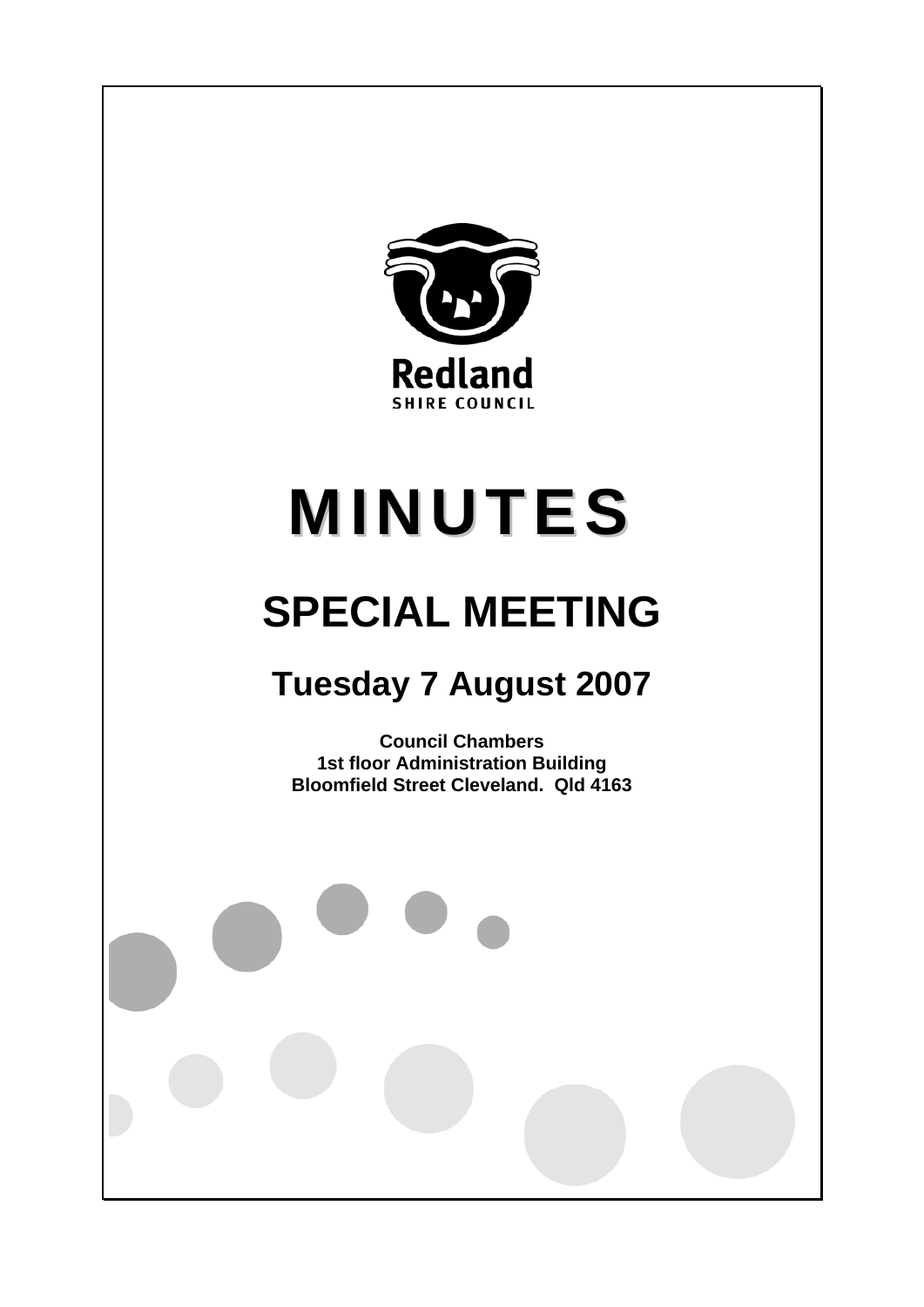#### **TABLE OF CONTENTS**

| <b>ITEM</b>  |                                                   | <b>SUBJECT</b>                                         | <b>PAGE NO</b> |
|--------------|---------------------------------------------------|--------------------------------------------------------|----------------|
| 1            |                                                   |                                                        |                |
| $\mathbf{2}$ | RECORD OF ATTENDANCE AND LEAVE OF ABSENCE 1       |                                                        |                |
| 3            | DECLARATION OF INTEREST ON ANY ITEMS OF BUSINESS1 |                                                        |                |
| 4            |                                                   |                                                        | 2              |
|              | 4.1                                               |                                                        |                |
|              | 4.1.1                                             | <b>LAND COURT APPLICATION CLAIM ADVICE ON APPEAL 2</b> |                |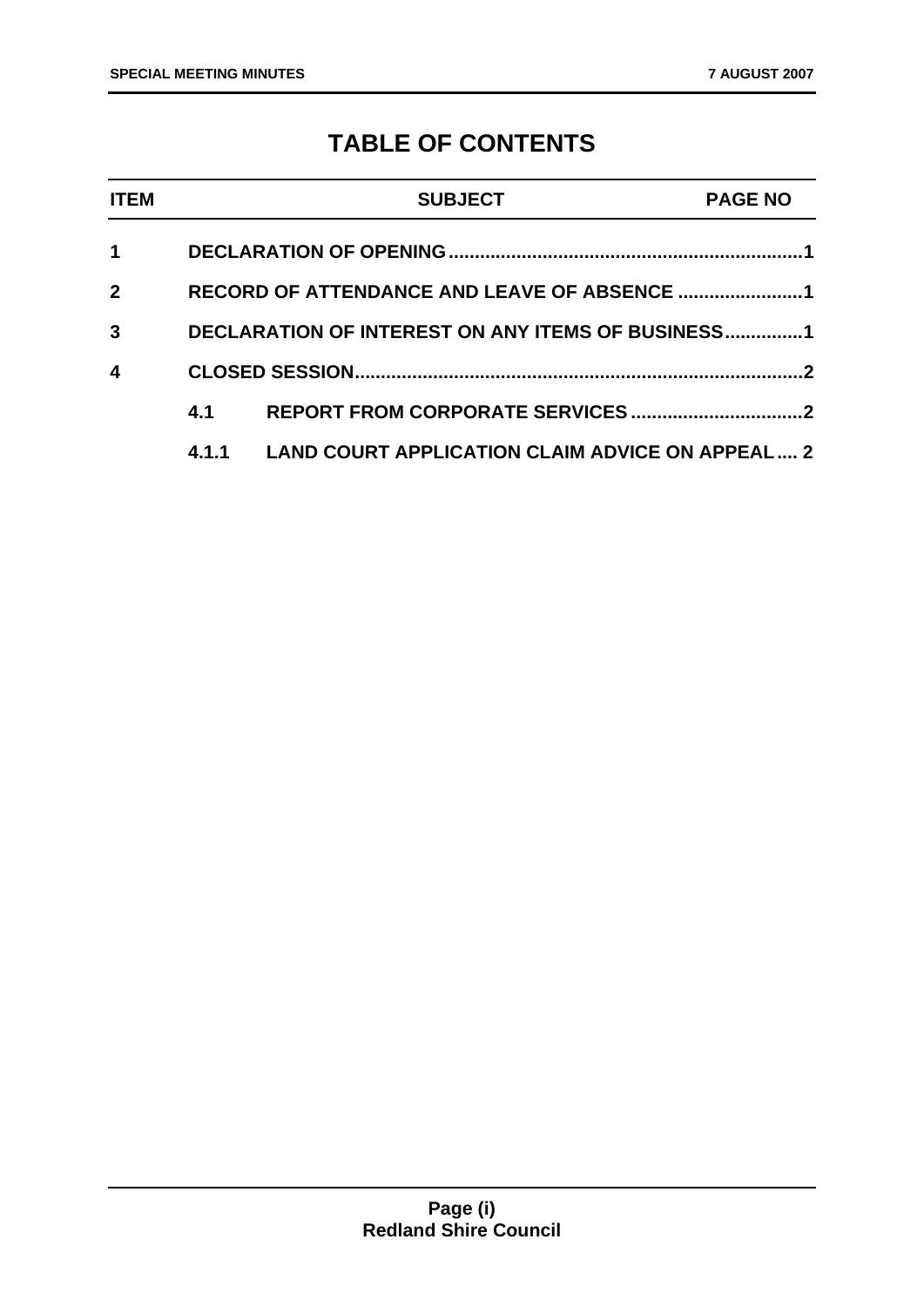#### **1 DECLARATION OF OPENING**

The Mayor declared the meeting open at 9.03am.

#### **2 RECORD OF ATTENDANCE AND LEAVE OF ABSENCE**

#### **MEMBERS:**

| Mayor                                      |
|--------------------------------------------|
| Deputy Mayor and Councillor Division 4     |
| <b>Councillor Division 1</b>               |
| <b>Councillor Division 2</b>               |
| Councillor Division 3 – entered at 9.04am  |
| <b>Councillor Division 5</b>               |
| <b>Councillor Division 6</b>               |
| <b>Councillor Division 7</b>               |
| <b>Councillor Division 8</b>               |
| <b>Councillor Division 9</b>               |
| Councillor Division 10 - entered at 9.08am |
|                                            |

#### **EXECUTIVE LEADERSHIP GROUP:**

| Mrs S Rankin | <b>Chief Executive Officer</b>                 |
|--------------|------------------------------------------------|
| Mr R Turner  | <b>General Manager Corporate Services</b>      |
| Mr M Goode   | <b>General Manager Customer Services</b>       |
| Mr J Pruss   | <b>General Manager Redland Water and Waste</b> |

#### **MINUTES:**

Mrs J Parfitt **Corporate Meetings & Registers Team** 

#### **3 DECLARATION OF INTEREST ON ANY ITEMS OF BUSINESS**

Nil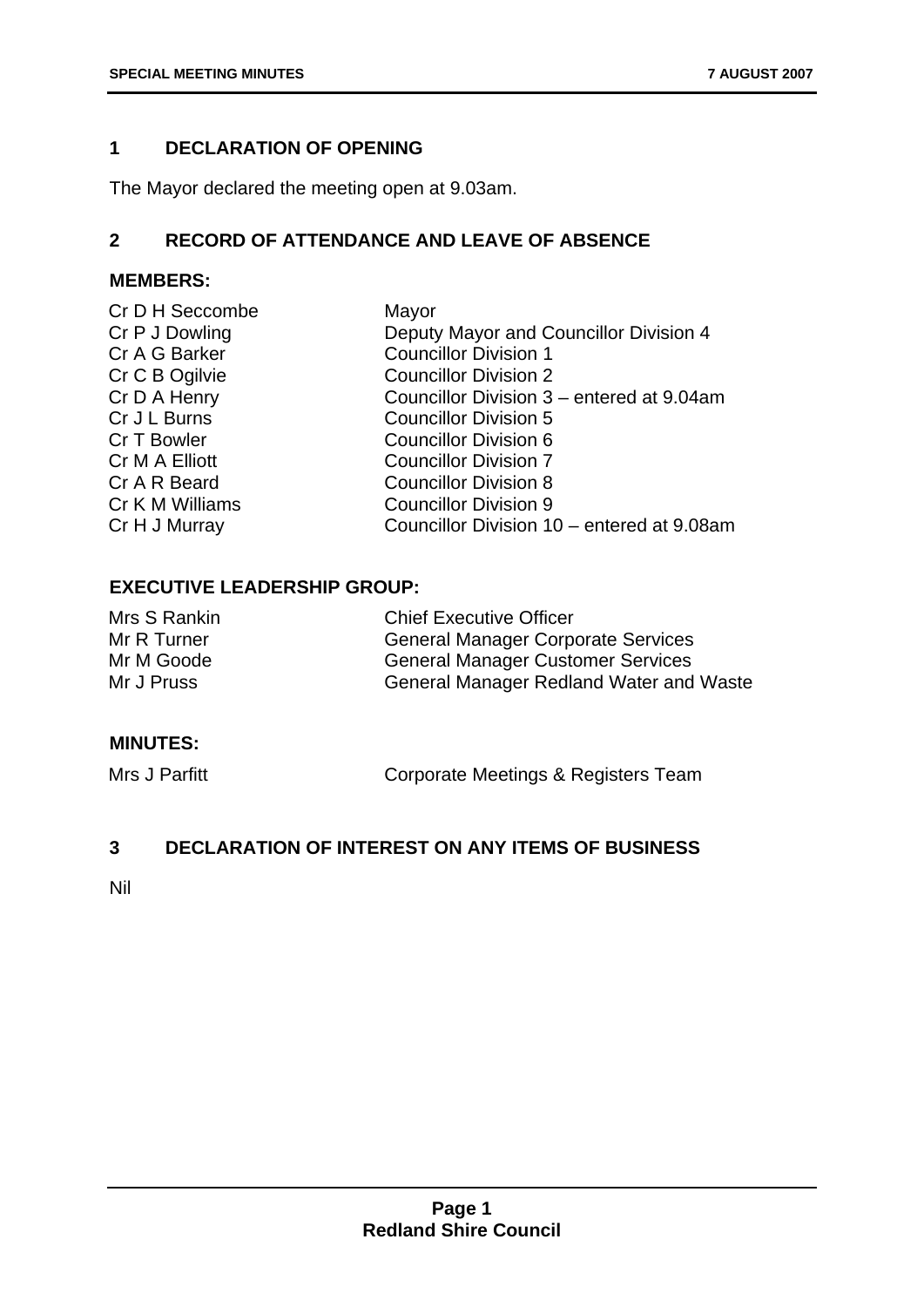#### **4 CLOSED SESSION**

#### **MOTION TO CLOSE MEETING**

| Moved by:    | <b>Cr Dowling</b> |
|--------------|-------------------|
| Seconded by: | Cr Beard          |

That the meeting be closed to the public to discuss this matter pursuant to Section 463(1) of the *Local Government Act 1993,* for the following reason:

"*(f) starting or defending legal proceedings involving it"* (Council)

#### CARRIED

#### **MOTION TO REOPEN MEETING**

| Moved by:    | <b>Cr Elliott</b> |
|--------------|-------------------|
| Seconded by: | Cr Williams       |

That the meeting be again opened to the public.

#### CARRIED

#### **4.1 REPORT FROM CORPORATE SERVICES**

#### **4.1.1 LAND COURT APPLICATION CLAIM ADVICE ON APPEAL**

| <b>Dataworks Filename:</b>       | LUP - 2006/0103 & 0102                                         |
|----------------------------------|----------------------------------------------------------------|
| <b>Responsible Officer Name:</b> | <b>Ray Turner</b><br><b>General Manager Corporate Services</b> |
| <b>Author Name:</b>              | <b>Andrew Ross</b><br><b>Senior Legal Officer</b>              |

#### **EXECUTIVE SUMMARY**

A confidential report from the General Manager Corporate Services dated 3 August 2007 was presented and discussed in closed session.

#### **OFFICER'S RECOMMENDATION/ COUNCIL RESOLUTION**

| Moved by:    | <b>Cr Elliott</b> |
|--------------|-------------------|
| Seconded by: | Cr Beard          |

**That Council resolve as follows:** 

**1. To instruct Council lawyers to file an Appeal in the Land Appeal Court and to seek a stay against the enforcement of the Land Court order dated 12 July 2007.**